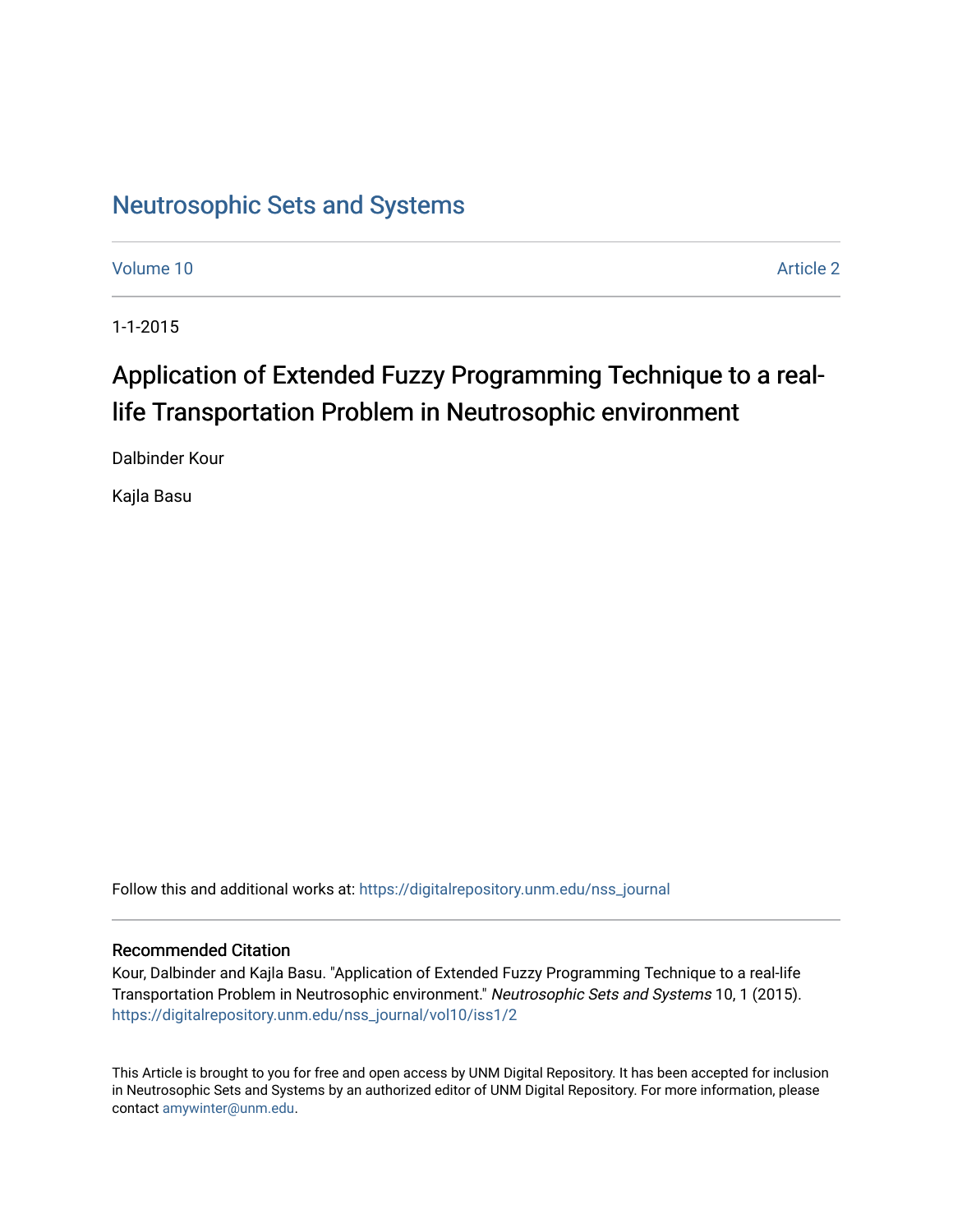

# **PER UN**

74

# Application of Extended Fuzzy Programming Technique to a real life Transportation Problem in Neutrosophic environment **Dalbinder Kour<sup>1</sup> , and Kajla Basu<sup>2</sup>**

<sup>1</sup> National Institute of Technology,M.G.Avenue,Durgapur-713209, West Bengal, India,e-mail: dalbinder2011@gmail.com

<sup>2</sup> National Institute of Technology,M.G.Avenue,Durgapur-713209, West Bengal, India,e-mail: kajla.basu@gmail.com

**Abstract.** Here This paper focuses on solving the transportation problems with neutrosophic data for the first time. The indeterminacy factor has been considered in Transportation Problems (TP). The two methods of linear programming – Fuzzy Linear Programming (FLP) and Crisp Linear Programming (CLP) are discussed with reference to neutrosophic transportation problems. The first method uses the membership, non-membership and indeterminacy degrees separately to find the crisp solution using the Fuzzy Programming Technique and then the optimal solution is calculated in terms of neutrosophic data with the help of defined cost membership functions. The satisfaction degree is then calculated to check the better solution. The second method directly solves the TP to find crisp solution considering a single objective function. The cost objective function is taken as neutrosophic data and the methods have been used as such for the first time. Both the methods have been illustrated with the help of a numerical example and these are then applied to solve a real life multi - objective and multi-index transportation problem. Finally the results are compared.

 **Keywords:** Neutrosophic Transportation Problem; Fuzzy Linear Programming; Crisp Linear Programming; Fuzzy Programming Technique; indeterminacy degree

# **1 Introduction**

The basic transportation problem was originally developed by Hitchcock [1]. There are several classical methods to solve such transportation problems where data is given in a precise way. But in real life transportation problems, data may not be known with certainty. In such cases, the imprecise data can be considered as interval valued or fuzzy data. Fuzzy set theory was introduced by Zadeh [2]. Zimmermann [3] introduced fuzzy linear programming (LP) problems. Zimmermann [4] considered LP with fuzzy goal and fuzzy constraints and used linear membership function and min operator as an aggregator of these functions. Thus Fuzzy Linear Programming (FLP) problem was formulated. Further, Fuzzy set theory was applied to solve LPP with several objectives functions. The fuzzified constraint and objective functions were used to solve the multi-objective linear programming problems. Chanas [5] focused on Fuzzy Linear Programming model for solving transportation problems with crisp cost coefficients and fuzzy supply and demand values. Chanas and Kuchta [6] developed an algorithm for the optimal solution of TP with fuzzy coefficients which are expressed as L-R fuzzy numbers. Chanas and Kuchta [7] developed an algorithm for solving integer fuzzy transportation problem with fuzzy supply and demand. Bit and Biswal [8] applied the fuzzy programming technique with linear membership function to solve Multi-objective transportation problem (MOTP). Bit and Biswal [9] proposed an additive fuzzy programming model that considered weights and priorities for all non equivalent objectives for the transportation planning problems. Li and Lai [10] developed a fuzzy compromise programming method to obtain a nondominated compromise solution to the MOTP in which various objectives were synthetically considered with marginal evaluation for individual objectives and the global evaluation for all objective functions. A real life multi-index multi-objective transportation problem was solved by Kour, Mukherjee and Basu in [11],[12],[13],[14] and [15] using different approaches. Intuitionistic fuzzy sets (IFS) were introduced as generalization of fuzzy set (FS). Here membership and non-membership degree were used instead of exact numbers. Intuitionistic fuzzy sets (IFSs) were introduced by Atanassov [16]. Atanassov  $\&$ Gargov [17] introduced the concept of interval-valued intuitionistic fuzzy sets (IVIFSs) as a further generalization of that of IFSs. Atanassov [18] also defined some operational laws of IVIFSs. Angelov [19] reformulated the optimization problems in an intuitionistic fuzzy environment. Several works have been done taking the triangular and trapezoidal intuitionistic fuzzy number. Gani and Abbas [20] proposed a new method for intuitionistic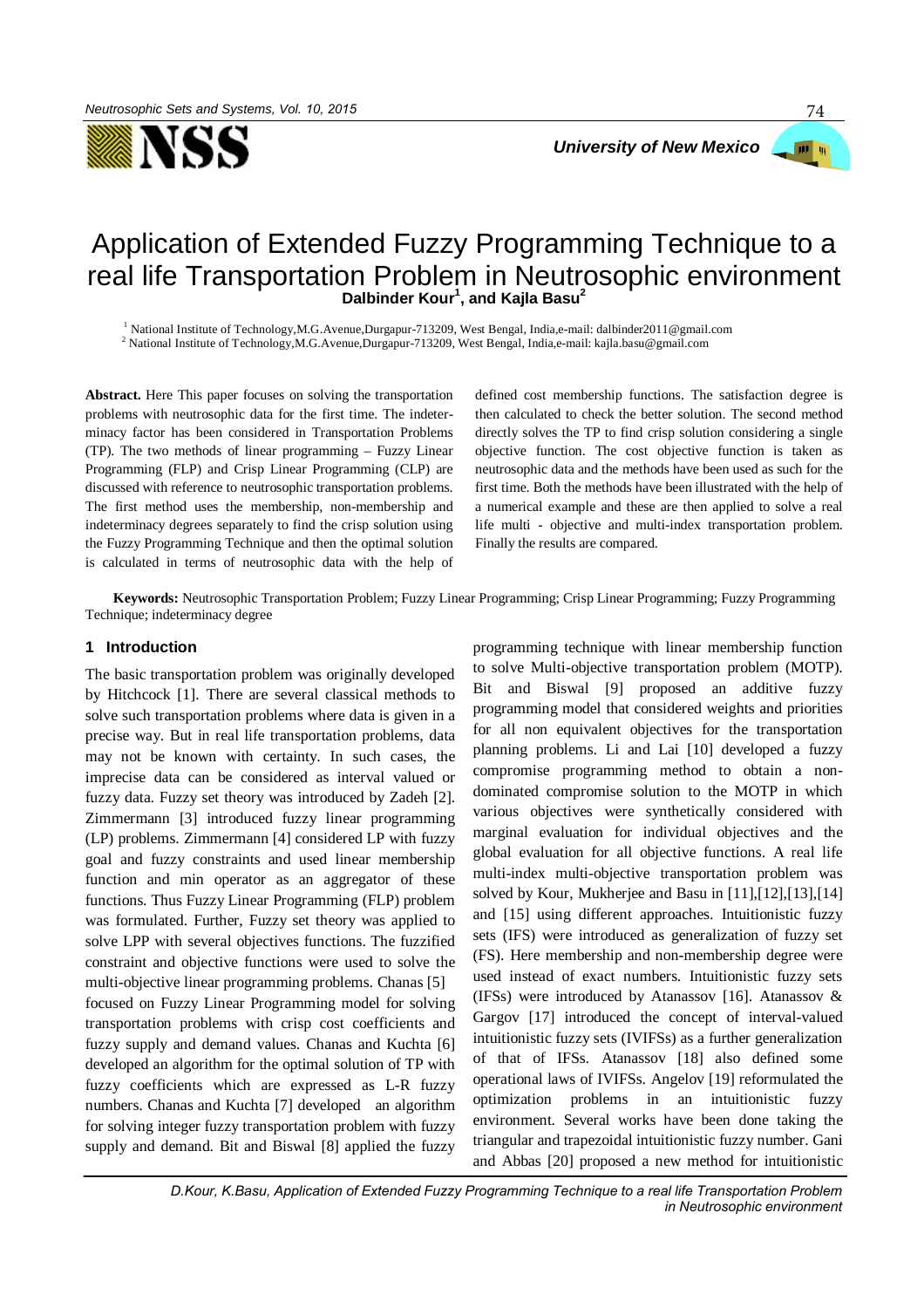fuzzy transportation problem using triangular intuitionistic fuzzy number. Hussain and Kumar [21] applied the fuzzy zero point method to find optimal solution of intuitionistic fuzzy transportation problems Antony [22] also developed the VAMs method for TP for triangular intuitionistic fuzzy number. Aggarwal and Gupta [23] solved the TP for generalized trapezoidal intuitionistic fuzzy number by ranking method. P. P. Angelov first introduced the Intuitionistic fuzzy optimization (IFO) in his paper [19] and solved the transportation problem with crisp data by this method. The concept of Neutrosophic set was introduced as a generalization of crisp, fuzzy, intuitionistic, interval valued Intuitionistic Fuzzy number by Smarandache[24]. The Indeterminacy function (I) was added to the two available parameters: Truth (T) and Falsity (F) membership functions. In Neutrosophic Set, the indeterminacy is quantified explicitly and truth membership, indeterminacy membership and false membership are completely independent. In intuitionistic fuzzy sets, the indeterminacy is 1-  $T(x)$  -  $F(x)$  (i.e. hesitancy or unknown degree) by default. In Neutrosophy, the indeterminacy membership  $(I(x))$  is introduced as a new subcomponent so as to include the degree to which the decision maker is not sure. This type of treatment of the problem was out of scope of intuitionistic fuzzy sets. Wang et al. [25] introduced the concept of single valued neutrosophic set (SVNS).

 The present paper presents the solution of transportation problems with neutrosophic data using linear programming methods. It deals with cost objective function as neutrosophic data and the Neutrosophic TP has been solved using two methods. In the first method, fuzzy linear programming (FLP) has been extended for the neutrosophic data and the second method uses the crisp linear programming method (CLP).

The formulations and solutions are illustrated with the help of solved example and then the results are compared. The uncertainties of the real life problems are considered in the form of neutrosophic data. In transportation problems, the cost of transportation, the demand and the supply may not be known exactly as crisp numbers. Thus the uncertainties can be considered in terms of their degrees of acceptance, degrees of indeterminacy and degrees of rejection. That is, neutrosophic fuzzy numbers can be used for representing the imprecise data of cost of transportation or demand or supply or all in a transportation problem. This can be explained with the help of an example. If the transportation cost is taken in terms of the neutrosophic fuzzy number (0.8,0.1,0.2), that means the degree of acceptance of the available cost is 0.8 , degrees of indeterminacy is 0.1 while the degree of rejection of the available cost is 0.2.

Finally the methods are applied to solve a real life multiobjective and multi-index neutrosophic transportation problem for the first time. The problem is solved to optimize the three objectives simultaneously namely, transportation cost, deterioration rate and underused capacity with neutrosophic data. The paper presents a better application of the method for multi-objective transportation problems.

# **2 Preliminaries**

# **2.1 Single Valued Neutrosophic Set (SVNS)**

An SVNS A in X is characterized by a truthmembership function  $T_A(x)$ , an indeterminacymembership function  $I_A(x)$ , and a falsity-membership function  $\overline{F}_A(x)$  for each point x in X,  $T_A(x)$ ,  $I_A(x)$ ,  $F_A(x) \in [0, 1]$ . (Wang et al.[25]

When X is continuous, an SVNS A can be written as

$$
A = \int_{X} \frac{\langle T_A(x), I_A(x), F_A(x) \rangle}{x}, x \in X
$$

When X is discrete, an SVNS A can be written as

$$
A = \sum_{i=1}^{n} \frac{\langle T_A(x_i), I_A(x_i), F_A(x_i) \rangle}{x_i}, x_i \in X
$$

#### **3 Problem description and methodology**

#### **3.1 Problem Description**

The transportation problem is meant for minimization of transportation cost from different sources to different destinations.

#### **Classical transportation problems:**

In the classical transportation problem cost objective function and the constraints are considered as crisp values. Therefore it is required to calculate the optimal solution which minimizes the cost objective functions and satisfies all the constraints.

Minimize  $f(x)$ 

Subject to  $g_j(x) \le 0, j = 1,2, \dots, q$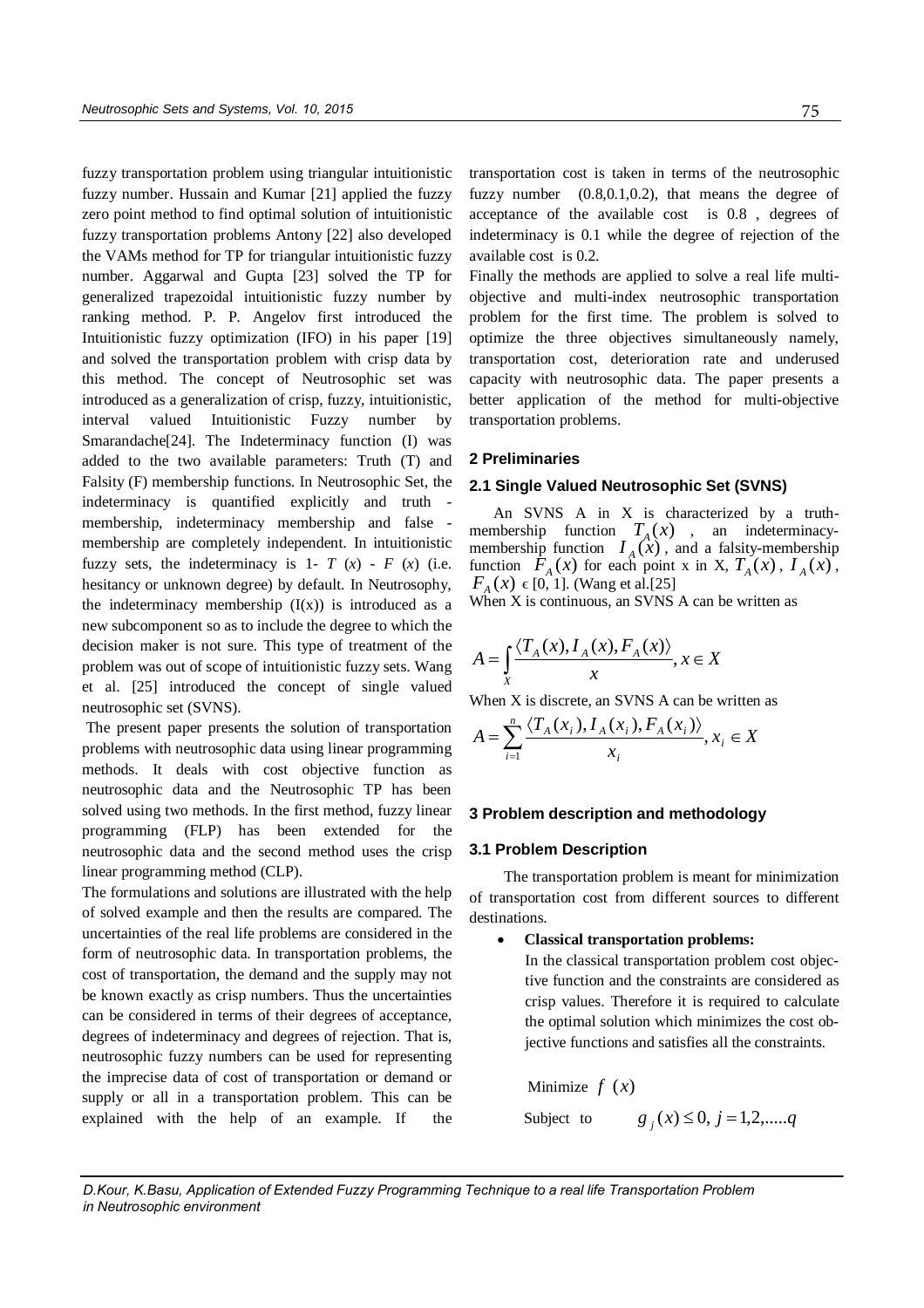- $\bullet$ **Fuzzy transportation problem:** Later on the fuzzy transportation problem was introduced [5,6,7] and used in further works[11-15,22,26]. The degree of satisfaction of the objective function and the constraints is maximized to find the optimal solution.
- **Intuitionistic fuzzy transportation problem:** Then the intuitionistic fuzzy transportation problem (IFTP) was considered [19, 20, 21, 23]. In such case the degree of rejection  $v_i(x)$  is also considered along with the degree of acceptance  $\mu_i(x)$  of the cost objective function and the constraints. The degree of acceptance is maximized and the degree of rejection is minimized to find the optimal solution in such problems.
- **Neutrosophic transportation problem:** In a transportation problems with neutrosophic data , the indeterminacy factor has been considered for the first time. The degree of indeterminacy  $r_i(x)$ was also considered along wtith the two available parameters, degree of acceptance  $\mu_i(x)$  and degree of rejection  $v_i(x)$  of the cost objective function and the constraints. The problem is to maximize degree of acceptance and minimize the degree of rejection and indeterminacy.

# **Model 1. Fuzzy Linear Programming Model (for Neutrosophic data):**

Maximize  $Z_1 = \sum \sum \mu_{ii} x_{ii}$ Minimize  $Z_2 = \sum \sum r_{ij} x_{ij}$ Minimize  $Z_3 = \sum \sum v_{ij} x_{ij}$ subject to  $0 \leq \mu(x)$ ,  $r(x)$ ,  $v(x) \leq 1$ , *i* where  $S_i$  denotes the supply of source i, *j*  $\sum_i x_{ij} = D_j$  where  $D_j$  denotes the demand of destination j,  $\sum_j x_{ij} = S$ 

For single-objective TP

 $x_{ii} \geq 0$ 

(1)

For Multi-objective TP, we obtain a set of similar three equations for each of the objective functions

# **Model 2. Crisp Linear Programming Model (for Neutrosophic data)**

For Single objective transportation problems, the model is

Maximize 
$$
Z = \sum \sum (\mu_{ij} - \nu_{ij} - r_{ij})x_{ij}
$$
  
subject to  $0 \le \mu(x), r(x), \nu(x) \le 1$ , and other constraints  
mentioned in Equation(2) (3).

For Multi-objective transportation problems, we obtain a set of similar equations for each objective function.

#### **3.2 Methodology**

#### **3.2.1 Fuzzy Linear Pogramming**

The Transportation problem with neutrosophic data has been formulated as a multi-objective transportation problem as in Model 1 and has been solved by Fuzzy Linear Programming Technique ( Das[26], Zimmermann [3]).

# **Extended Fuzzy Programming Technique**

Step 1: Solve the multi-objective transportation problem as a single objective transportation problem using each time only one objective and ignoring others.

Step 2: From the results of Step 1, determine the corresponding values for every objective at each solution derived.

Then find the lower and upper bounds,  $Z_k^L$  and  $Z_k^U$  $(k=1,2,3,...,K)$ .

# Step 3 **: Linear Membership Function**

A Linear membership function  $\mu_{k(x)}$  corresponding to

 $k^{th}$  objective for the minimization problem is defined as

$$
\mu_k(x) = \begin{cases}\n1 & \text{if} \quad Z_k \le Z_k^L, \\
1 - \frac{Z_k - Z_k^L}{Z_k^U - Z_k^L} & \text{if} Z_k^L < Z_k < Z_k^U, \\
0 & \text{if} \quad Z_k \ge Z_k^U\n\end{cases}
$$

(4)

Similarly, a linear membership function can be defined for maximization problem as

(2)

*D.Kour, K.Basu, Application of Extended Fuzzy Programming Technique to a real life Transportation Problem in Neutrosophic environment*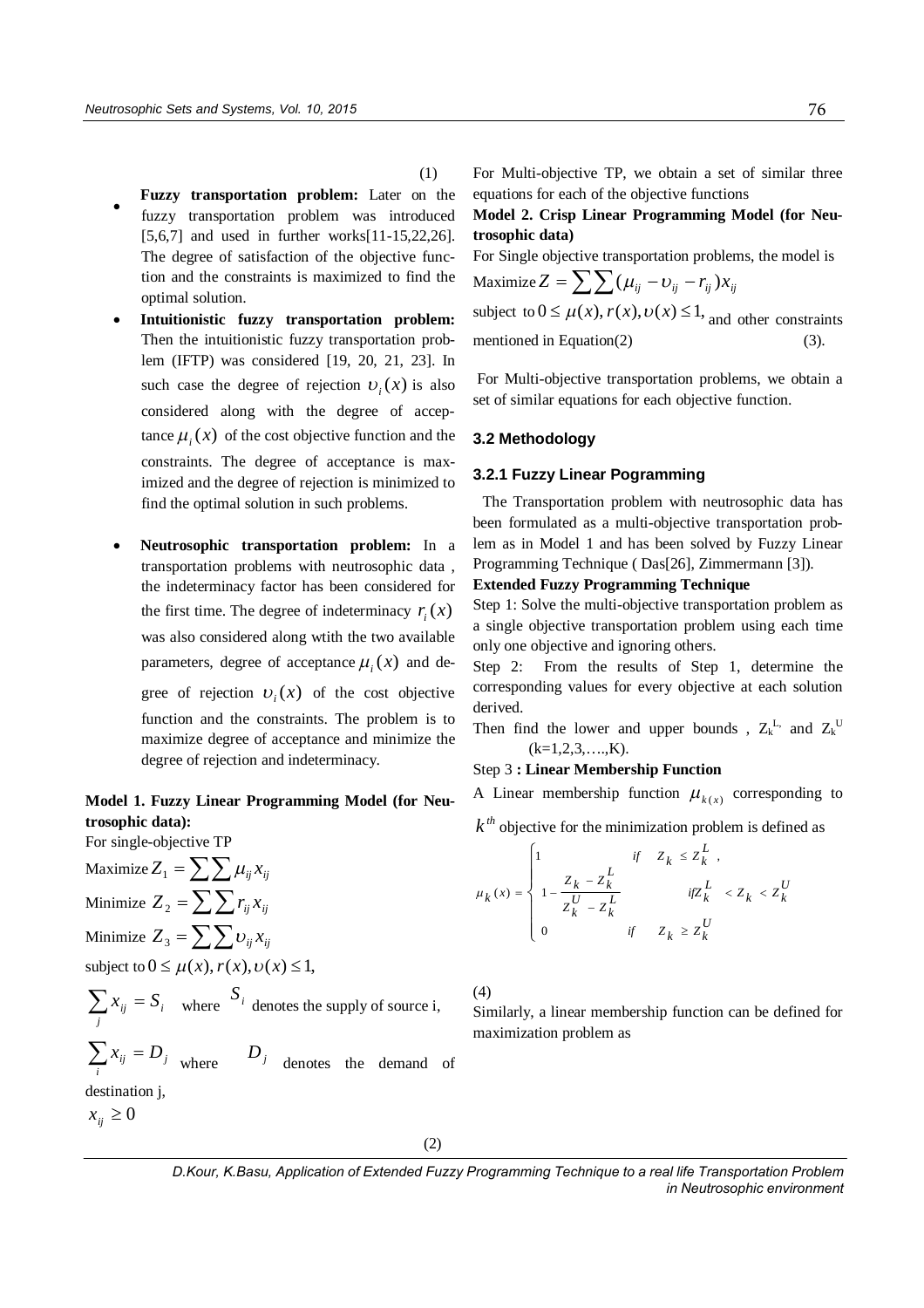$$
\mu_k(x) = \begin{cases} 0 & \text{if} \quad Z_k \leq Z_k^L , \\ \displaystyle 1 - \frac{Z_k - Z_k^U}{Z_k^U - Z_k^L} & \text{if} Z_k^L < Z_k < Z_k^U \\ 1 & \text{if} \quad Z_k \geq Z_k^U \end{cases}
$$

(5)

The linear programming problem can further be simplified as in Model 3:

# **Model 3:**

Maximize  $\lambda$ 

subject to  $Z_k + \lambda (Z_k^U - Z_k^L) \leq Z_k^U$ *L k*  $Z_k + \lambda (Z_k^U - Z_k^L) \leq Z$  (6) for minimization problem and *L L*  $Z_k + \lambda (Z_k^U - Z_k^L) \ge Z_k^L$ 

*k*

*k*

for maximization problem

with the given constraints and non-negativity restriction as in Model 1 and  $\lambda \ge 0$  (8) Thus the Step 3 gives the values of the three objective

functions,  $Z_1$ ,  $Z_2$  and  $Z_3$  as in Model 1.

Step4:  $Z = Z_1 - Z_2 - Z_3$ 

(9)

(7)

 This provides the crisp optimal value for the objective functions. Then using the definition of cost membership function, the satisfaction, indeterminacy and rejection degrees of membership function of the solution are obtained as Single Valued Neutrosophic Set (SVNS)

#### **3.2.2 Crisp Linear Pogramming**

 The Model 1 can further be formulated as a singleobjective linear programming problem as in Model 2 and is solved as usual by standard software. The solution gives the optimal value of cost objective function Z as a crisp value. For multi-objective transportation problems, it forms a set of objective functions in equations which can be solved by fuzzy programming technique and the optimal solution can be obtained as crisp value for each objective function.

#### **4 Numerical Illustration**

#### **4.2.1 Example 1**

The problem is taken as a neutrosophic transportation problem (NTP) in which each transportation cost is taken as neutrosophic data representing the degree of acceptance, degree of indeterminacy and degree of rejection of the cost as in Table 1. The demand and the capacity are considered as crisp values.

|                   | Market 1 Market 2 Market 3 Market 4 Capacity                                       |     |     |         |
|-------------------|------------------------------------------------------------------------------------|-----|-----|---------|
|                   |                                                                                    |     |     | $(S_i)$ |
|                   | <b>Port 1</b> $(0.6, 0.1, 0.2)(0.7, 0.2, 0.1)$ $(0.3, 0.3, 0.1)(0.8, 0.1, 0.1)400$ |     |     |         |
|                   | <b>Port 2</b> $(0.5, 0.2, 0.3)(0.4, 0.1, 0.1)$ $(0.5, 0.3, 0.1)(0.3, 0.3, 0.2)150$ |     |     |         |
| Port 3            | $(0.4, 0.3, 0.2)(0.3, 0.2, 0.2)$ $(0.6, 0.3, 0.1)(0.7, 0.3, 0.2)300$               |     |     |         |
| <b>Demand</b> 200 | 200                                                                                | 100 | 350 |         |
| $(D_i)$           |                                                                                    |     |     |         |

**Table 1:** Data for NFTP .

The objective for this problem can be determined by degree of acceptance  $\mu_o(x)$ , degree of indeterminacy  $r<sub>o</sub>(x)$  and degree of rejection  $v<sub>o</sub>(x)$  of the cost function defined as follows:

$$
\mu_0(x) = \begin{cases}\n1, & \frac{3}{\sum_{i=1}^{8} \sum_{j=1}^{4} C_{ij} x_{ij} < 200 \\
\frac{(350 - \sum_{i=1}^{3} \sum_{j=1}^{4} C_{ij} x_{ij})}{150}, & 200 \leq \frac{3}{\sum_{i=1}^{8} \sum_{j=1}^{4} C_{ij} x_{ij} \leq 350 \\
0, & \frac{3}{\sum_{i=1}^{8} \sum_{j=1}^{4} C_{ij} x_{ij} > 350}\n\end{cases}
$$

(10)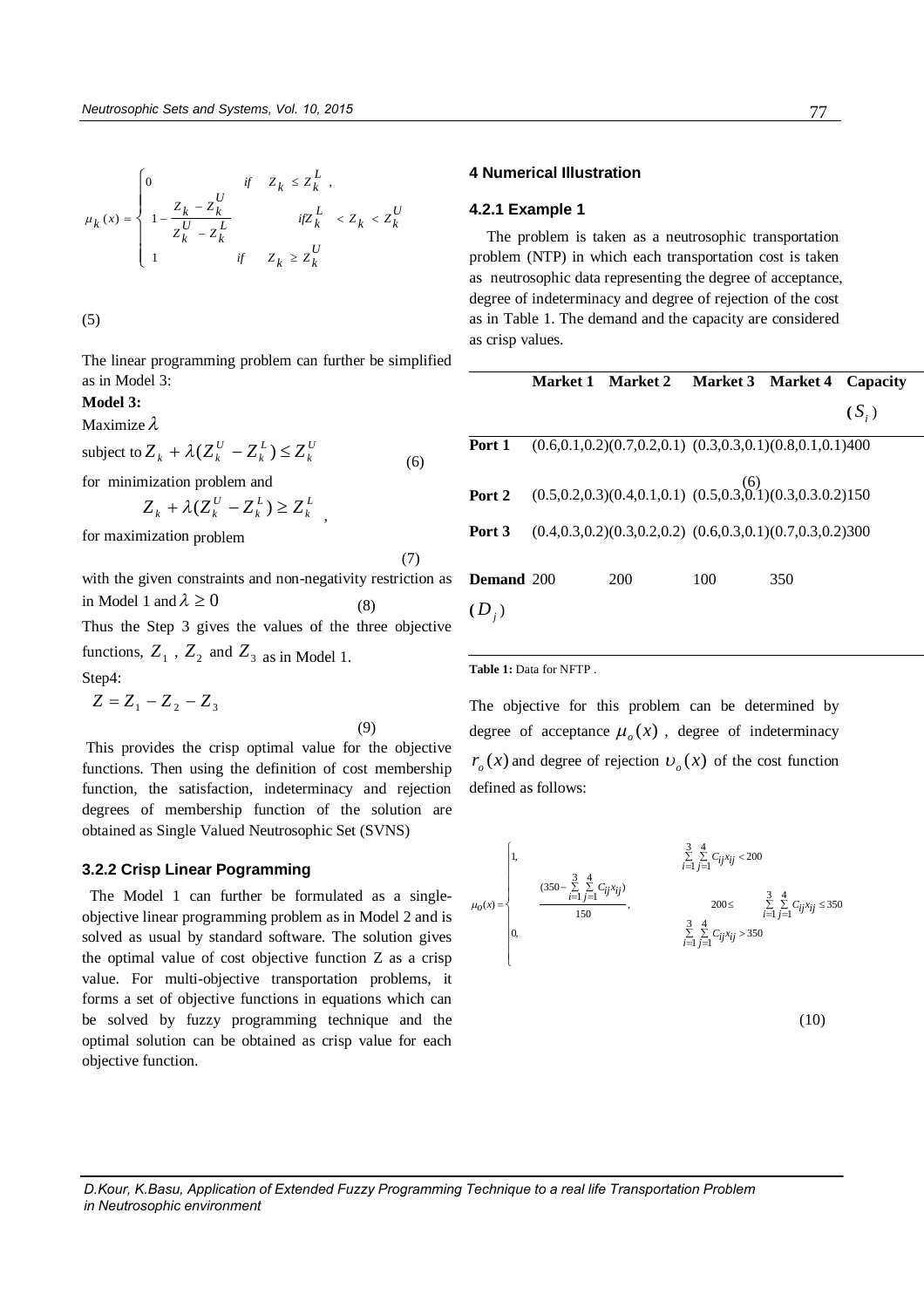$$
r(x) = \begin{cases}\n0 & \frac{3}{2} \sum_{i=1}^{3} C_{i} x_{i} < 250 \\
\frac{3}{2} \sum_{i=1}^{3} C_{i} x_{i} < 250 \\
\frac{1}{2} \sum_{i=1}^{3} C_{i} x_{i} - 250^{2} \\
\frac{1}{2} \sum_{i=1}^{3} C_{i} x_{i} < 250 \times \sum_{i=1}^{3} C_{i} x_{i} \leq 350 \\
\frac{3}{2} \sum_{i=1}^{3} C_{i} x_{i} > 350 \\
\frac{3}{2} \sum_{i=1}^{3} C_{i} x_{i} > 350\n\end{cases}
$$

(11)

(12)  $\overline{1}$  $\left| \cdot \right|$  $\left| \right|$  $\overline{\mathcal{L}}$  $\Big\}$  $\overline{1}$  $\begin{array}{c} \end{array}$ ↑  $\int$  $\sum_{j=1}^{\infty}\sum_{j=1}^{\infty}C_{ij}x_{ij} \leq$  $\sum\limits_{i=1}^{\infty}\sum\limits_{j=1}C_{ij}x_{ij}>$  $\leq$  $\sum\limits_{i=1}^{\infty}\sum\limits_{j=1}^{C_{ij}x_{ij}}$  –  $\sum\limits_{j=1}^{\infty}\sum\limits_{j=1}^{C_{ij}x_{ij}}$  < = 3  $\sum_{i,j=1}^{\infty} C_{ij} x_{ij} \leq 350$ 4 1 3  $\sum_{i=1}^{n} \sum_{j=1}^{n} C_{ij} x_{ij} > 350$ 4 1 ,1 ,  $200 \leq \sum_{i=1} \sum_{j=1} C_{ij} x_{ij}$ 22500 3 1 4 1  $(\sum_{i=1}^{3} \sum_{i=1}^{4} C_{ij} x_{ij} - 200)^2$ 3  $\sum\limits_{i,j=1}^{n}\sum\limits_{j}c_{ij}x_{ij}<200$ 4  $\sum_{i=1}$   $\sum_{j=1}$   $C_{ij}x_{ij}$  ,0  $(x) = \begin{cases} \frac{(\sum \sum C_{ij}x_{ij})}{i+j=1} \end{cases}$  $\sum_{i=1}$   $\sum_{j=1}$   $C_{ij}x_{ij}$ *x o*

where costs are considered in terms of thousand dollars.

# **4.2 Solution**

The given problem is a neutrosophic transportation problem (NTP) and is solved by the above mentioned methods and the results are obtained.

# **Solution with data from Table 1 by the method based on FLP**

Substituting the neutrosophic data from Table 1 in the Model 1, we get three different objective functions as Maximize

$$
Z_1 = 0.6x_{11} + 0.7x_{12} + 0.3x_{13} + 0.8x_{14} + 0.5x_{21}
$$
  
+ 0.4x<sub>22</sub> + 0.5x<sub>23</sub> + 0.3x<sub>24</sub> + 0.4x<sub>31</sub> + 0.3x<sub>32</sub>  
+ 0.6x<sub>33</sub> + 0.7x<sub>34</sub>  
Minimize  

$$
Z_2 = 0.1x_{11} + 0.2x_{12} + 0.3x_{13} + 0.1x_{14} + 0.2x_{21}
$$
  
+ 0.1x<sub>22</sub> + 0.3x<sub>23</sub> + 0.3x<sub>24</sub> + 0.3x<sub>31</sub> + 0.2x<sub>32</sub>  
+ 0.3x<sub>33</sub> + 0.3x<sub>34</sub>  
Minimize  

$$
Z_3 = 0.2x_{11} + 0.1x_{12} + 0.1x_{13} + 0.1x_{14} + 0.3x_{21}
$$
  
+ 0.1x<sub>22</sub> + 0.1x<sub>23</sub> + 0.2x<sub>24</sub> + 0.2x<sub>31</sub> + 0.2x<sub>32</sub>  
+ 0.1x<sub>33</sub> + 0.2x<sub>34</sub>

subject to

$$
\sum_j x_{ij} = S_i
$$

where  $S_i$  denotes the supply of source i given in Table 1

$$
\sum_i x_{ij} = D_j
$$

where  $D_j$  denotes the demand of destination j given in Table 1

 $x_{ii} \geq 0$ 

(13)

,

**Step 1 :** The problem is solved considering as single objective taking only one objective function and neglecting others. The solution sets are obtained as:

$$
Z_1 = 565
$$
,  $Z_2 = 180$ ,  $Z_3 = 140$ ,

**Step 2 :** For each solution set , the values for the other two objective functions are obtained as:

> $Z_1 = 565$   $Z_1 = 505$  (for  $Z_2$  solution set),  $Z_1 = 515$  (for  $Z_3$  solution set)

$$
Z_2 = 140
$$
,  $Z_2 = 180$  (for  $Z_1$  solution set),  
 $Z_2 = 150$  (for  $Z_3$  solution set)

$$
Z_3 = 105
$$
,  $Z_3 = 140$  (for  $Z_1$  solution set),  
 $Z_3 = 110$  (for  $Z_2$  solution set)

For each objective, the best and worst values are given as

$$
Z_1^U
$$
 = 565 ,  $Z_1^L$  = 505 ,  $Z_2^U$  = 180 ,  
\n $Z_2^L$  = 140 ,  $Z_3^U$  = 140 ,  $Z_3^L$  = 105 ,

**Step 3 :** Using the values obtained in Step 2 in the Equations (6) and (7) obtained from Model 3 of Section 4.2, the final solution is obtained as

$$
\lambda = 0.9090909
$$
,  $Z_1 = 508.64$ ,  $Z_2 = 143.64$   
 $Z_3 = 108.18$ 

**Step 4:** Using the values obtained in Equation  $(9)$ ,  $Z = 256.82$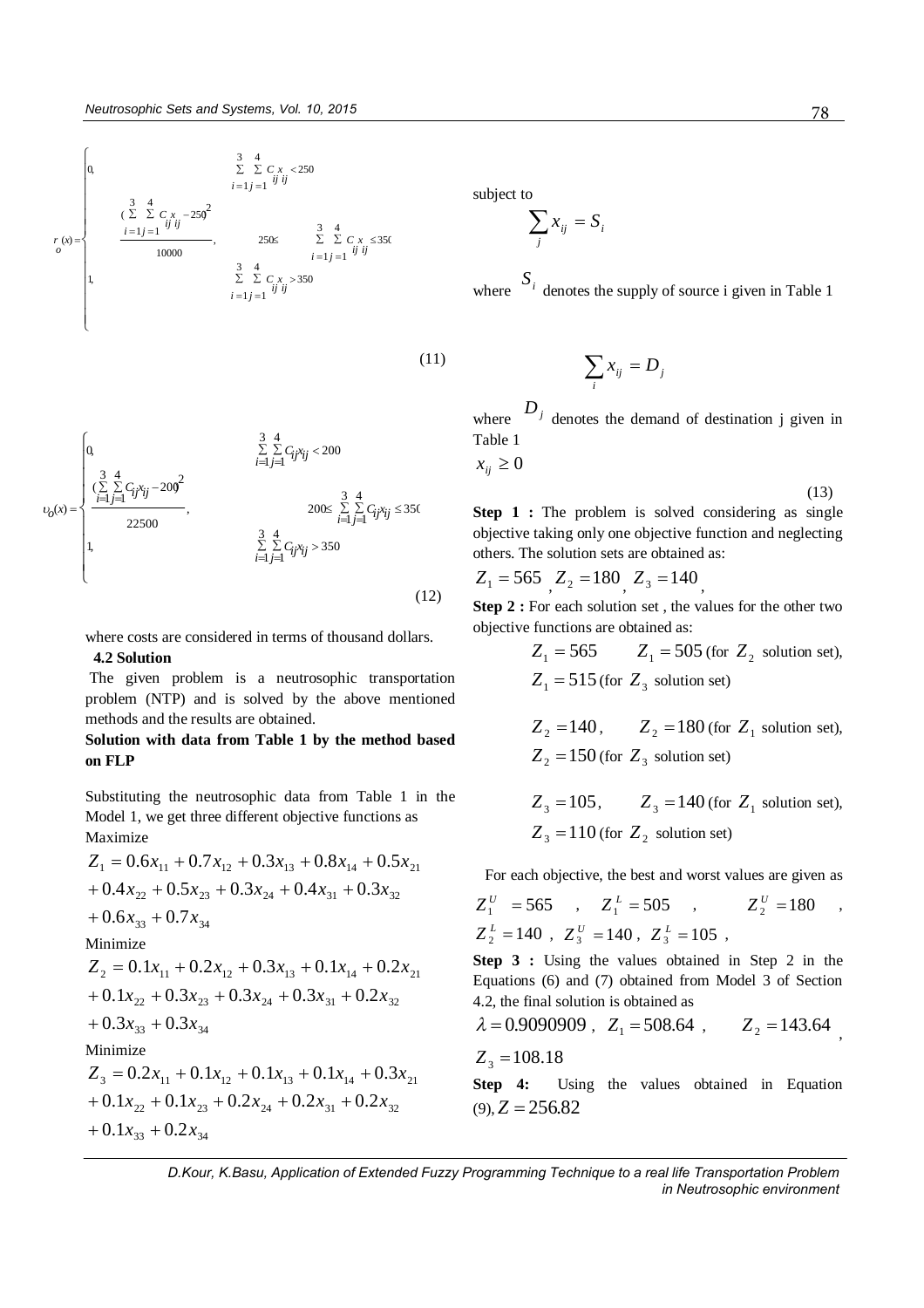Also the degree of acceptance, indeterminacy and rejection of cost objective functions are obtained using Equations (10),(11) and (12) as

$$
\mu_o = 0.62, r_o = 0.0047, \nu_o = 0.14
$$
  
i.e.  $(\mu_o, r_o, \nu_o) = (0.62, 0.0047, 0.14)$ 

**Solution with data from Table 1 by the method based on CLP** 

> Substituting the neutrosophic data from Table 1in the Model 2, we get

Minimize

$$
Z = 0.3x_{11} + 0.4x_{12} - 0.9x_{13} + 0.6x_{14}
$$
  
+ 0x<sub>21</sub> + 0.2x<sub>22</sub> + 0.1x<sub>23</sub> - 0.8x<sub>24</sub>  
- 0.1x<sub>31</sub> - 0.1x<sub>32</sub> + 0.2x<sub>33</sub> + 0.2x<sub>34</sub>

subject to all the constraints in Equation (13)

The transportation problem is solved as single objective TP by crisp linear programming as in Model 2 and the crisp optimal solution is obtained as  $Z = 260$ .

The degree of acceptance, indeterminacy and rejection of cost objective functions are obtained as

 $\mu_{\rho} = 0.6, r_{\rho} = 0.01, \nu_{\rho} = 0.16$ i.e.  $(\mu_o, r_o, \nu_o) = (0.6, 0.01, 0.16)$ 

# **5 Real life Illustration**

# **5.1 Real life multi-objective multi-index transportation problem**

 To illustrate the application of the proposed approach for a real life multi-objective multi-index transportation problem, following numerical example from Kour, Mukherjee and Basu [11] is considered, previously taken as approximate past records from DSP Plant, Durgapur,West Bengal, INDIA.

The problem deals with the solution of the multi-objective multi-index real life transportation problem focusing on the minimization of the transportation cost, deterioration rate and underused capacity of the transported raw materials like coal, iron ore, etc from different sources to different destination sites at Durgapur Steel Plant (DSP) by different transportation modes like train, trucks, etc. The problem is formulated by taking different parameters in the objective function as neutrosophic data and supply and demand as crisp numbers.

Consider a problem in which we have three raw materials  $(m=3)$  i.e.  $q=1$ (Coal), 2(Iron -ore), 3(Limestone). These raw materials are transported from different  $i^{th}$  sources to  $j<sup>th</sup>$  destination sites by different transportation modes 'h' where h=1(train), 2(truck) as per Table 2.

| Raw   | materials Sources |               | Destinations | Mode<br>transportation |  |
|-------|-------------------|---------------|--------------|------------------------|--|
| q=1   |                   | $i=1,2$       | $i=1,2$      | $h=1$                  |  |
| $q=2$ |                   | $i=1,2,3$     | $i=1,2$      | $h=1,2$                |  |
| $q=3$ |                   | $i=1,2,3,4,5$ | $i=1$        | $h=1$                  |  |
|       |                   |               |              |                        |  |

**Table 2** Number of raw materials, sources, destinations and mode of transportation

Then we are considering the problem as a neutrosophic transportation problem (NTP) in which each transportation cost is taken as neutrosophic data representing the degree of acceptance, indeterminacy and rejection of the cost. The demand and the supply are considered as crisp numbers. i.e. Transportation Cost functions as  $C_{ijh}^q$  (  $C_{ij1}^1$  ,  $C_{ij1}^2$ 3 1 2  $\,C_{ij2}^{\,2},C_{ij}^{\,3}\,$ ), and other objective functions for Deterioration rate and underused capacity in matrix form. The data are given below.

$$
C_{ij1}^{1} = \begin{bmatrix} [0.8, 0.01, 0.15] & [0.6, 0.1, 0.3] \\ [0.5, 0.02, 0.3] & [0.9, 0.01, 0.01] \end{bmatrix}_{h=1}
$$

$$
C_{ij1}^{2} = \begin{bmatrix} [0.5, 0.01, 0.4] & [0.75, 0.01, 0.02] \\ [0.55, 0.02, 0.3] & [0.4, 0.1, 0.2] \\ [0.8, 0.01, 0.1] & [0.9, 0.02, 0.03] \end{bmatrix}_{h=1}
$$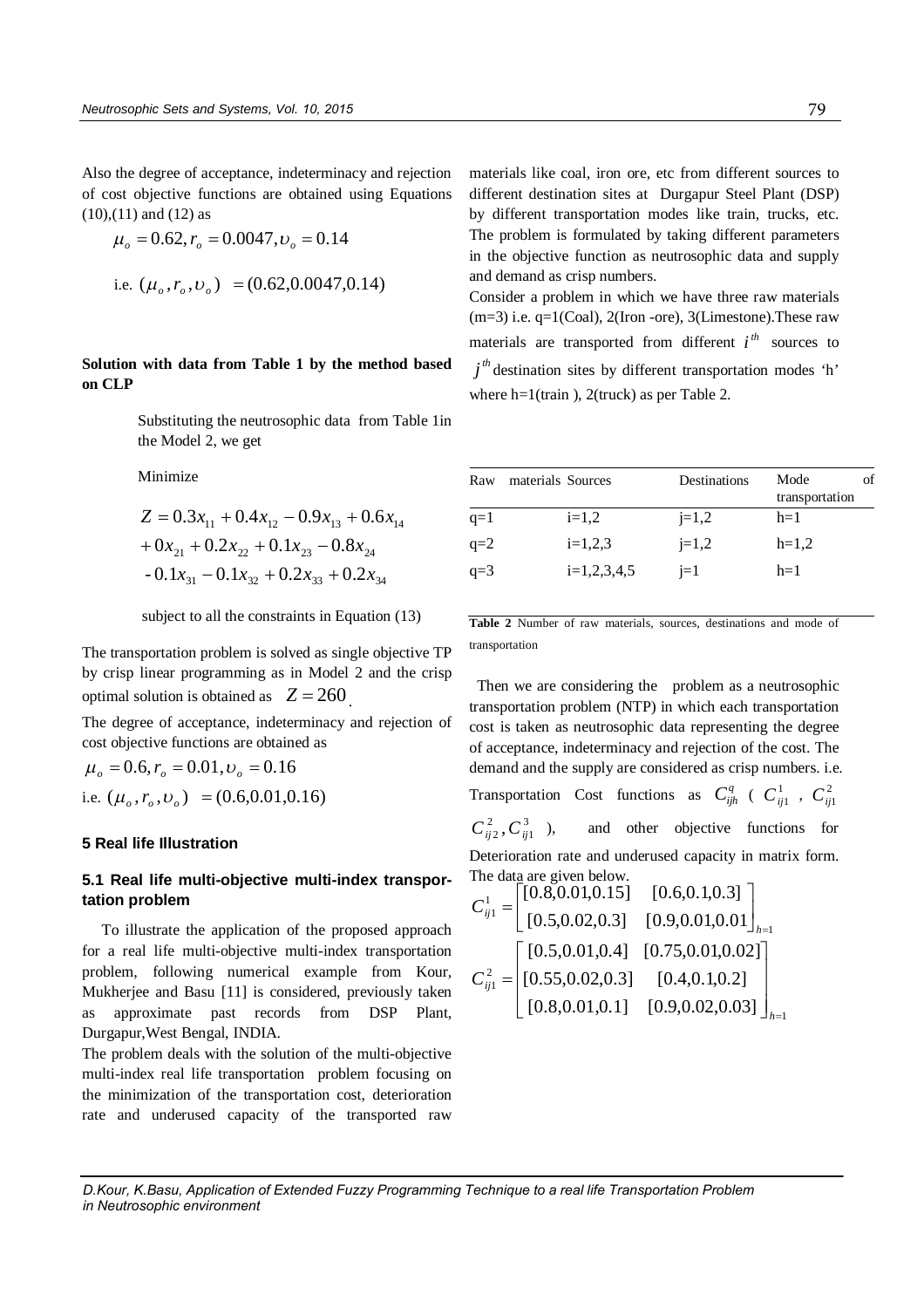$$
C_{ij2}^{2} = \begin{bmatrix} [0.4, 0.1, 0.3] & [0.5, 0.2, 0.3] \\ [0.8, 0.02, 0.25] & [0.6, 0.1, 0.3] \\ [0.8, 0.01, 0.12] & [0.9, 0.01, 0.01] \end{bmatrix}_{h=2}
$$
  
\n
$$
C_{ij1}^{3} = \begin{bmatrix} [0.85, 0.01, 0.02] \\ [0.78, 0.02, 0.2] \\ [0.7, 0.01, 0.15] \\ [0.5, 0.02, 0.3] \end{bmatrix}_{h=1}
$$
  
\n
$$
R_{ij1}^{1} = \begin{bmatrix} [0.6, 0.1, 0.2] & [0.5, 0.1, 0.3] \\ [0.8, 0.01, 0.1] & [0.55, 0.02, 0.2] \\ [0.8, 0.01, 0.1] & [0.55, 0.02, 0.2] \end{bmatrix}_{h=1}
$$
  
\n
$$
R_{ij1}^{2} = \begin{bmatrix} [0.6, 0.1, 0.3] & [0.9, 0.01, 0.1] \\ [0.8, 0.1, 0.2] & [0.7, 0.01, 0.2] \\ [0.4, 0.3, 0.1] & [0.6, 0.2, 0.1] \end{bmatrix}_{h=1}
$$
  
\n
$$
R_{ij2}^{3} = \begin{bmatrix} [0.6, 0.01, 0.2] & [0.95, 0.01, 0.02] \\ [0.9, 0.02, 0.1] & [0.8, 0.01, 0.2] \\ [0.62, 0.02, 0.2] & [0.7, 0.1, 0.2] \\ [0.75, 0.1, 0.1] \end{bmatrix}_{h=1}
$$
  
\n
$$
U_{ij1}^{1} = \begin{bmatrix} [0.7, 0.1, 0.2] & [0.5, 0.02, 0.2] \\ [0.8, 0.2, 0.1] & [0.8, 0.02, 0.2] \\ [0.75, 0
$$

$$
U_{ij1}^{3} = \begin{bmatrix} [0.5, 0.03, 0.3] \\ [0.8, 0.02, 0.1] \\ [0.7, 0.01, 0.2] \\ [0.4, 0.02, 0.3] \\ [0.6, 0.01, 0.2] \end{bmatrix}_{h=1}
$$

The data in the form of crisp numbers for supply and demand are as follows:

| $\mathbf q$             | $\overline{\mathbf{h}}$ | $\overline{\mathbf{I}}$ | $S_{\mathit{iq}}$ |
|-------------------------|-------------------------|-------------------------|-------------------|
| $\overline{1}$          | $\overline{1}$          | $\overline{1}$          | 182.5             |
| $\mathbf{1}$            | $\mathbf{1}$            | $\overline{c}$          | 107.5             |
| $\overline{c}$          | $\mathbf 1$             | $\,1$                   | 59                |
| $\overline{c}$          | $\mathbf{1}$            | $\overline{c}$          | 40                |
| $\overline{c}$          | $\mathbf 1$             | 3                       | 30.5              |
| $\overline{c}$          | $\overline{c}$          | $\,1$                   | $77 \,$           |
| $\overline{c}$          | $\overline{c}$          | $\overline{c}$          | 89.5              |
| $\overline{2}$          | $\overline{c}$          | 3                       | 51.25             |
| 3                       | $\mathbf 1$             | $\,1$                   | 78.05             |
| 3                       | $\mathbf 1$             | $\overline{c}$          | 47.75             |
| 3                       | $\mathbf{1}$            | $\mathfrak{Z}$          | 122.5             |
| 3                       | $\mathbf{1}$            | $\overline{4}$          | 147.5             |
| 3                       | $\,1$                   | 5                       | 120               |
| Table 4 Supply data     |                         |                         |                   |
| $\overline{\mathbf{Q}}$ | $\overline{\mathbf{h}}$ | $\mathbf{j}$            | $D_{_{jq}}$       |
| $\overline{1}$          | $\overline{1}$          | $\overline{1}$          | 90                |
| $\mathbf{1}$            | $\mathbf 1$             | $\overline{c}$          | 195               |
| $\sqrt{2}$              | $\mathbf 1$             | $\mathbf 1$             | 50                |
| $\overline{c}$          | $\mathbf{1}$            | $\overline{c}$          | 81                |
| $\overline{c}$          | $\sqrt{2}$              | $\,1\,$                 | 88                |
| $\overline{c}$          | $\overline{c}$          | $\overline{c}$          | 129               |
| 3                       | $\mathbf{1}$            | $\mathbf 1$             | 49                |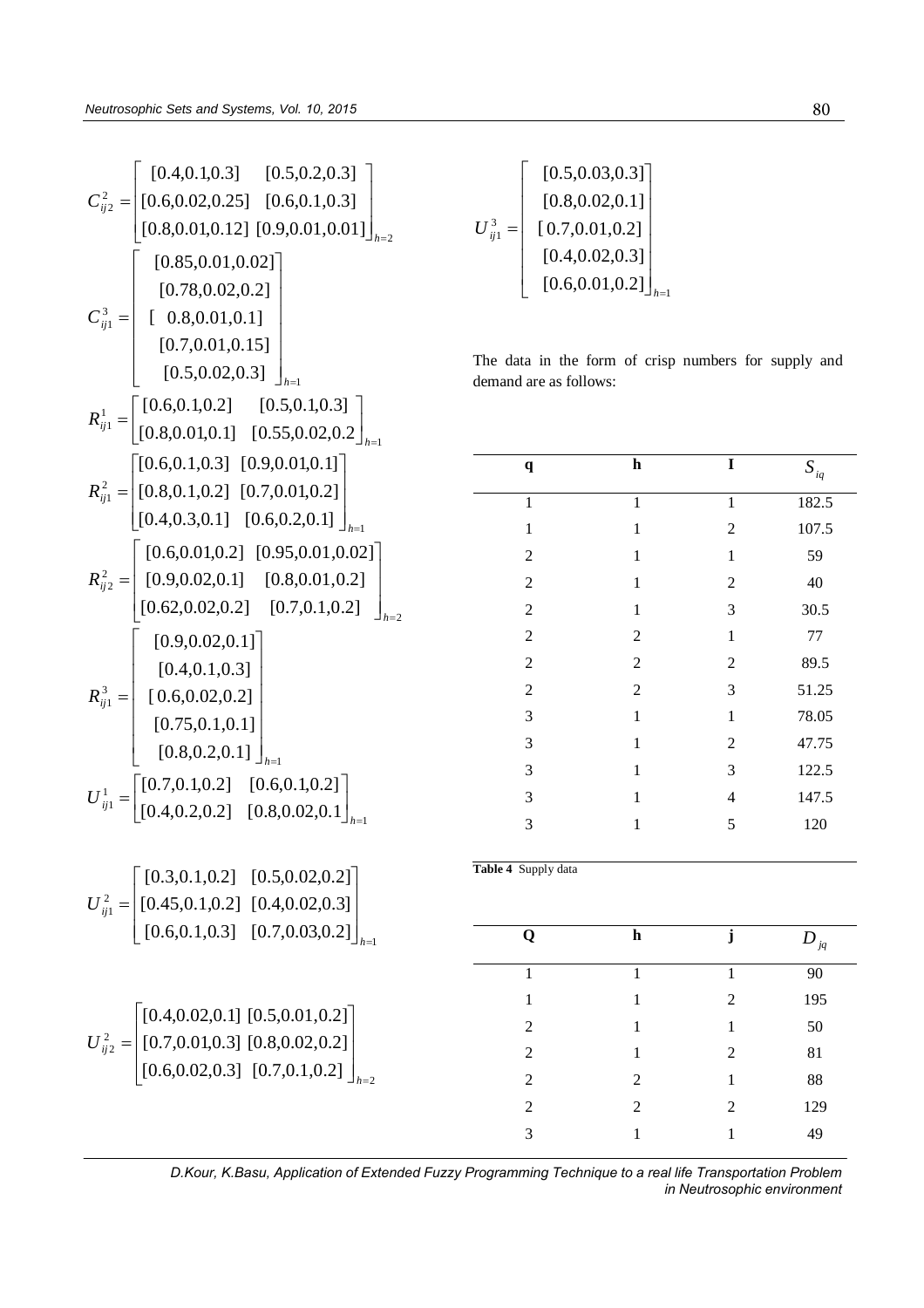#### **Table 4** Demand data

The data for supply  $S_{iq}$ ,  $\forall$  *i*, *q* are given in the Table 3. The data for demand  $D_{jq}$ ,  $\forall$  *j*, *q* are given in the Table 4. The neutrosophic objective for this problem can be determined by degree of acceptance  $\mu_o(x)$ , degree of indeterminacy  $r_o(x)$  and degree of rejection  $v_o(x)$  of the three objective functions defined as follows: For Transportation Cost:

$$
\mu_o(x) = \begin{cases}\n1, & \sum_{i=1}^{3} \sum_{j=1}^{4} C_{ij}x_{ij} < 150 \\
\frac{(350 - \sum_{i=1}^{3} \sum_{j=1}^{4} C_{ij}x_{ij})}{200}, & 200 \le \sum_{i=1}^{3} \sum_{j=1}^{4} C_{ij}x_{ij} \le 350 \\
0, & \sum_{i=1}^{3} \sum_{j=1}^{4} C_{ij}x_{ij} > 350\n\end{cases}
$$
\n(17)\n
$$
\begin{cases}\n0, & \sum_{i=1}^{3} \sum_{j=1}^{4} C_{ij}x_{ij} < 155 \\
\frac{3}{i} = 1 \cdot j = 1 \quad \forall i \quad \forall i\n\end{cases}
$$
\n(17)\n
$$
\begin{cases}\n0, & \sum_{i=1}^{3} \sum_{j=1}^{4} C_{ij}x_{ij} < 155 \\
\frac{(2 \sum_{i=1}^{3} \sum_{j=1}^{4} C_{ij}x_{ij} < 155}{i} \le \sum_{i=1}^{3} \sum_{j=1}^{4} C_{ij}x_{ij} < 350 \\
\frac{3}{1} & \sum_{i=1}^{4} \sum_{j=1}^{4} C_{ij}x_{ij} > 350 \\
\frac{3}{1} = 1 \cdot j = 1 \quad \forall i \quad \forall i\n\end{cases}
$$

$$
\mu_{0}(x) = \begin{cases}\n1, & \frac{3}{2} \sum_{i=1}^{4} \sum_{j=1}^{i} C_{ij}x_{ij} < 200 \\
\frac{350 - \sum_{i=1}^{3} \sum_{j=1}^{4} C_{ij}x_{ij}}{150}, & 200 \le \sum_{i=1}^{3} \sum_{j=1}^{4} C_{ij}x_{ij} \le 350 \\
0, & \frac{3}{2} \sum_{i=1}^{4} \sum_{j=1}^{i} C_{ij}x_{ij} > 350 \\
\frac{3}{2} \sum_{i=1}^{4} \sum_{j=1}^{i} C_{ij}x_{ij} \le 350 \\
\frac{3}{2} \sum_{i=1}^{4} \sum_{j=1}^{i} C_{ij}x_{ij} \le 350 \\
\frac{3}{2} \sum_{i=1}^{4} \sum_{j=1}^{i} C_{ij}x_{ij} \le 350 \\
1, & \frac{3}{2} \sum_{i=1}^{4} \sum_{j=1}^{i} C_{ij}x_{ij} > 350 \\
1, & \frac{3}{2} \sum_{i=1}^{4} \sum_{j=1}^{i} C_{ij}x_{ij} > 350\n\end{cases}
$$
\n(14) (19)

 $\mathbf{I}$ 

 $\overline{\mathfrak{c}}$ 



(20) (20)   
\n
$$
v_o(x) = \begin{cases}\n0, & \sum_{i=1}^{3} \sum_{j=1}^{4} C_{ij}x_{ij} < 200 \\
\frac{3}{(2)} \sum_{i=1}^{4} \sum_{j=1}^{2} C_{ij}x_{ij} = 200^2 \\
22500\n\end{cases}
$$
\n(21) (20)

For Deterioration Rate:

*D.Kour, K.Basu, Application of Extended Fuzzy Programming Technique to a real life Transportation Problem in Neutrosophic environment* 

(21)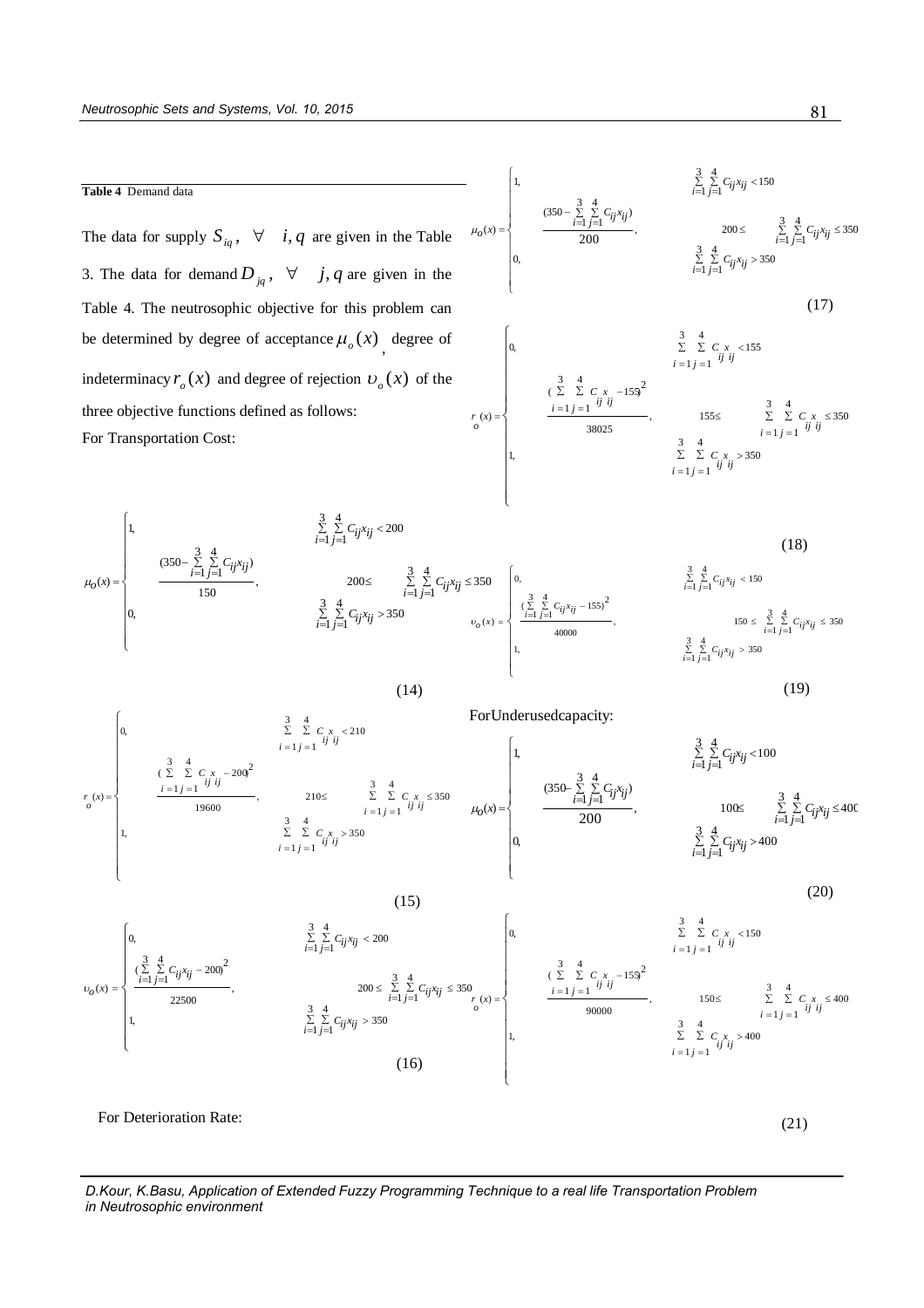

The given problem is first written in the form of the formulated model, Model 4 as:

Minimize 
$$
Z_1 = \sum_{q=1}^{m} \sum_{i=1}^{n} \sum_{j=1}^{o} \sum_{h=1}^{p} C_{ijh}^q X_{ijh}^q
$$
 (23)

*n*

*o*

*p*

*h*  $Z_{\,2} = \sum_{q=1} \sum_{i=1} \sum_{j=1} \sum_{h=1} R_{ijh}^q\,X$ 

(24)

*j*

 $-1$   $i=1$   $j=1$   $h=1$ 

*i*

Minimize  $Z_2 = \sum \sum \sum \sum R_{ijh}^q X_{ijh}^q$ 

Minimize 
$$
Z_3 = \sum_{q=1}^{m} \sum_{i=1}^{n} \sum_{j=1}^{o} \sum_{h=1}^{p} U_{ijh}^q X_{ijh}^q
$$
 (25)

 $q=1$  *i*=1 *j*=1 *h*=1

*m*

*q*

 $=$ 

2

Subject to 
$$
\sum_{j} \sum_{h} X_{ijh}^{q} \ge S_{iq}, \quad \forall \quad i, q
$$
 (26)

$$
\sum_{i} \sum_{h} X_{ijh}^{q} \le D_{jq}, \quad \forall \quad j, q
$$
\nTr<sub>2</sub>

\nTr<sub>3</sub>

\n(27)

 $X_{ijh}^q \geq 0.$ 

(28)

where  $q = type$  of raw material; m= number of raw materials;

n = number of sources;

 $\sum C_i x_i$ ọ≤ 400  $\varphi \leq 40$  umber of destination sites;

> $h =$  transportation modes;  $p =$  number of transportation modes.

> $X_{ijh}^q$  = Quantity to be transported of  $q^{th}$  raw material from  $i^{th}$  source to  $j^{th}$  destination by transportation mode 'h';

> $C_{ijk}^q$  =Transportation cost (in billion rupees per metric tonne) of transportation of  $q^{th}$  raw material from  $i^{th}$ source to  $j<sup>th</sup>$  destination by transportation mode 'h' as neutrosophic set

> $R_{ijk}^q$  = Deterioration rate (in tonnes per million metric tonne) while transporting  $q^{th}$  raw material from  $i^{th}$ source to  $j<sup>th</sup>$  destination by transportation mode 'h'; as neutrosophic set

> $U_{ijh}^q$  = Underused capacity (in tonnes per thousand metric source to  $j<sup>th</sup>$  destination by transportation mode 'h'; as 2 tonne) while transporting  $q^{th}$  raw material from  $i^{th}$ neutrosophic set

> 5  $S_{iq}$  = Supplied quantity of  $q^{th}$  raw material from  $i<sup>th</sup>$  source (Availability) (in million metric tonnes)

> $D_{jq}$  = Demand of  $q^{th}$  raw material at  $j^{th}$  destination (Requirement) (in million metric tonnes)

> $Z_1, Z_2, Z_3$  are the minimal values of the neutrosophic Transportation Cost, Detrioration rate and Underused capacity.

#### **5.2 Solution**

*D.Kour, K.Basu, Application of Extended Fuzzy Programming Technique to a real life Transportation Problem in Neutrosophic environment*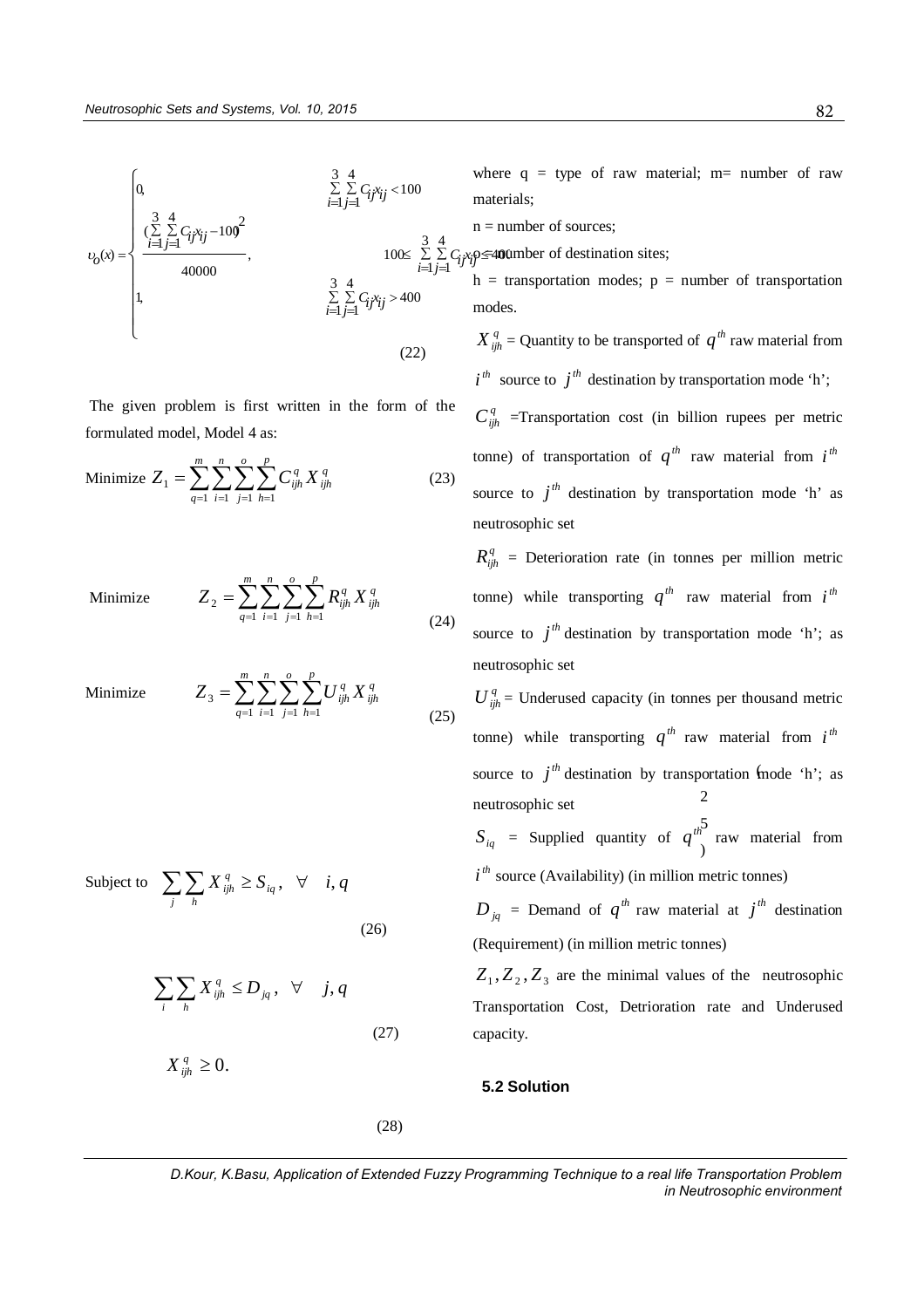The given problem is a neutrosophic transportation problem (NTP) and is solved by the above mentioned methods.

# **Solution by the method based on FLP:**

Substituting the above neutrosophic data in the Model 1, three different objective functions for each of the Equations (23), (24) and (25) are obtained. Then the problem can be solved using Extended neutrosophic fuzzy programming technique.

**Step 1:** The problem is solved considering as single objective taking only one objective function and neglecting others. The solution sets are obtained as:

 $Z_{11} = 419.66$   $Z_{12} = 21.43$   $Z_{13} = 166.02$  $Z_{21} = 411.94$   $Z_{22} = 76.64$   $Z_{23} = 158.32$ 7.  $Z_{31} = 326.51_{8}$ ,  $Z_{32} = 34.66_{9}$ ,  $Z_{33} = 229.94$ 

**Step 2 :** For each solution set , the values for the other objective functions can be obtained. The best and worst values for each objective are obtained as:

$$
Z_{11}^{L} = 364.58 \t Z_{11}^{U} = 828.49 \t Z_{11}^{U} - Z_{11}^{L} = 463.91
$$
  
\n
$$
Z_{12}^{L} = 21.43 \t Z_{12}^{U} = 42.13 \t Z_{12}^{U} - Z_{12}^{L} = 20.7
$$
  
\n
$$
Z_{13}^{L} = 103.13 \t Z_{13}^{U} = 216.79 \t Z_{13}^{U} - Z_{13}^{L} = 113.66
$$
  
\n
$$
Z_{21}^{L} = 376.66 \t Z_{21}^{U} = 843.75 \t Z_{21}^{U} - Z_{21}^{L} = 467.09
$$
  
\n
$$
Z_{22}^{L} = 35.43 \t Z_{22}^{U} = 85.42 \t Z_{22}^{U} - Z_{22}^{L} = 49.99
$$
  
\n
$$
Z_{23}^{L} = 64.12 \t Z_{23}^{U} = 191.88 \t Z_{23}^{U} - Z_{23}^{L} = 127.76
$$
  
\n
$$
Z_{31}^{L} = 326.51 \t Z_{31}^{U} = 714.85 \t Z_{31}^{U} - Z_{31}^{L} = 388.28
$$
  
\n
$$
Z_{32}^{L} = 31.22 \t Z_{32}^{U} = 56.14 \t Z_{32}^{U} - Z_{32}^{L} = 24.92
$$
  
\n
$$
Z_{33}^{L} = 91.65 \t Z_{33}^{U} = 255.72 \t Z_{33}^{U} - Z_{33}^{L} = 164.07
$$
  
\nStep 3 : Corresponding to the three objective functions, a

linear membership function can be defined. Then the

problem can be solved using Equations(6)and(7) from Model 4 of Section 4.2 and the final solution is obtained as  $\lambda = 0.8365686.$ 

$$
Z_{11} = 328.75
$$
  
\n
$$
Z_{12} = 0
$$
  
\n
$$
Z_{13} = 75.63 \t Z_{21} = 284.38 \t Z_{22} = 35.45
$$
  
\n
$$
Z_{23} = 85 \t Z_{31} = 263.25 \t Z_{32} = 0 \t Z_{33} = 105.25
$$
  
\n**Step 4 :** Using the values obtained in Equation (12),  $Z_1 = 253.12$ ,  $Z_2 = 163.93$ ,  $Z_3 = 158$ 

The degree of acceptance, indeterminacy and rejection of different objective functions are obtained as

Transportation cost  $\mu_{o} = 0.65, r_{o} = 0.095, \nu_{o} = 0.13$ 

i.e.  $(\mu_o, r_o, \nu_o) = (0.65.0.095, 0.13)$ 

 $\bullet$ Deterioration rate  $\mu_a = 0.93, r_a = 0.0021, \nu_a = 0.005$ 

i.e.  $(\mu_o, r_o, \nu_o) = (0.93, 0.0021, 0.005)$ 

 $\bullet$ Underused capacity :  $\mu_a = 0.8, r_a = 0.001, \nu_a = 0.037$ i.e.  $(\mu_o, r_o, \nu_o) = (0.8, 0.001, 0.037)$ 

# **Solution by the method based on CLP:**

Substituting the neutrsophic data in the Equation (3) in the Model 2, a set of three similar equations is obtained which form a multi-objective transportation problem and thus can be solved by fuzzy programming technique. This gives the optimal solution for

*D.Kour, K.Basu, Application of Extended Fuzzy Programming Technique to a real life Transportation Problem in Neutrosophic environment*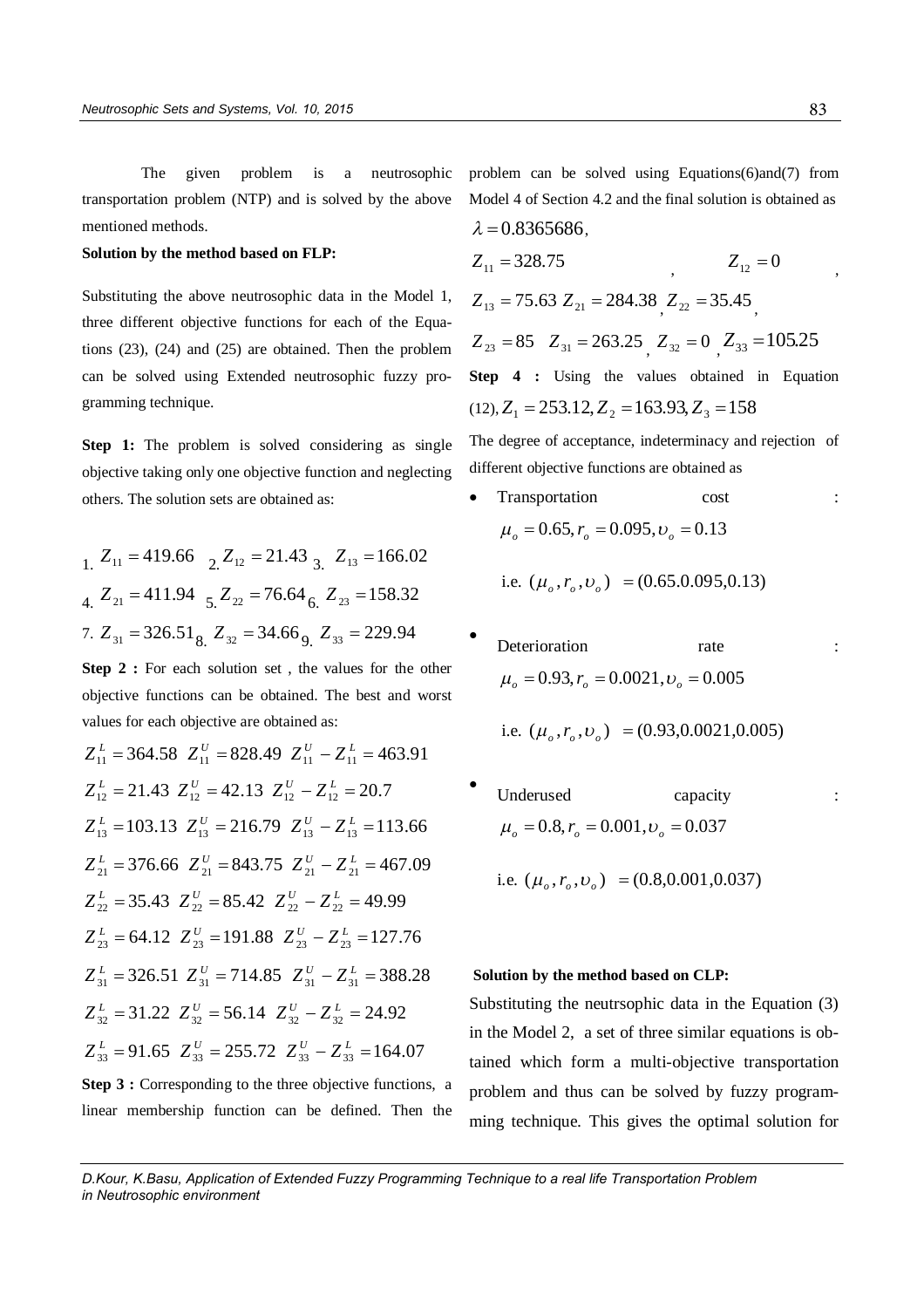each objective function. The final crisp optimal solution is obtained as

$$
\lambda = 0.4075449
$$
,  $Z_1 = 217.665$ ,

 $Z_2$  = 329.12  $Z_3$  = 169.355

. The degree of acceptance, indeterminacy and rejection of different objective functions are obtained as

Transportation cost  $\mu_a = 0.88$ ,  $r_a = 0.003$ ,  $v_a = 0.014$ 

i.e. 
$$
(\mu_o, r_o, v_o) = (0.88.0.003, 0.014)
$$

- $\bullet$ Deterioration rate  $\mu_{o} = 0.104, r_{o} = 0.7, \nu_{o} = 0.8$ 
	- i.e.  $(\mu_o, r_o, \nu_o) = (0.104, 0.7, 0.8)$
- $\bullet$ Underused capacity  $\mu_{o} = 0.77, r_{o} = 0.0059, \nu_{o} = 0.053$

i.e.  $(\mu_o, r_o, \nu_o) = (0.77, 0.0059, 0.053)$ 

# **6. Results and Discussions**

- The two methods are introduced for neutrosophic transportation problems and illustrated by an example in Section 4. The method is then applied for a real life multi-objective and multi-index neutrosophic transportation problem in Section 5 for the first time.
- The optimal solution for the neutrosophic transportation problems in Section 4 is obtained by the above two methods, i.e. by FLP and the other by CLP. The crisp optimal solution for the cost objective function of the given neutrosophic

fuzzy transportation problem in Section 4 is obtained by FLP method using linear membership function as 256.82 (thousand dollars) as in Table 5. The degree of acceptance, indeterminacy and rejection of the obtained solution is calculated as (0.62, 0.0047, 0.14). Thus the satisfaction degree of the solution is 0.62 which means the solution is 62% acceptable 0.4% indeterminant (not known) and 76% rejectable.

$$
\lambda \qquad Z_1 \qquad Z_2 \quad Z_3 \qquad Z \qquad (\mu_o, r_o, v_o)
$$

# 0.909 508.64 143.6108.2 256.8(0.6,0.0047,0.14)

**Table5:** Solution of Example in Section 4 using Linear membership function. The degree of satisfaction of the optimal solution depends upon the respective defined membership, indeterminacy and non-membership function in the given problems. The degree of satisfaction and the degree of rejection need not be complement to each other. The crisp optimal solution for the cost objective transportation problem of the given neutrosophic transportation problem is obtained by crisp linear programming method as 260 (thousand dollars).The satisfaction degree of this solution is 0.6 which means the solution is 60% acceptable 0.01% indeterminant (not known) and 0.16% rejectable.

| Using Fuzzy linearUsing Crisp linear                 |             |  |  |
|------------------------------------------------------|-------------|--|--|
| programming                                          | programming |  |  |
| $(0.62, 0.0047, 0.14 \quad (0.6, 0.01, 0.1 \quad 6)$ |             |  |  |

Table 6 : Comparison of the obtained neutrosophic solutions using FLP and CLP methods.

The crisp optimal solution for the different objective functions – transportation cost, deterioration rate and underused capacity of the given real life neutrosophic transportation problem in Section 5 is obtained by FLP method using linear membership function as 253.12, 163.93 and 158 as in Table 8. The degree of acceptance, indeterminacy and rejection of the obtained solution for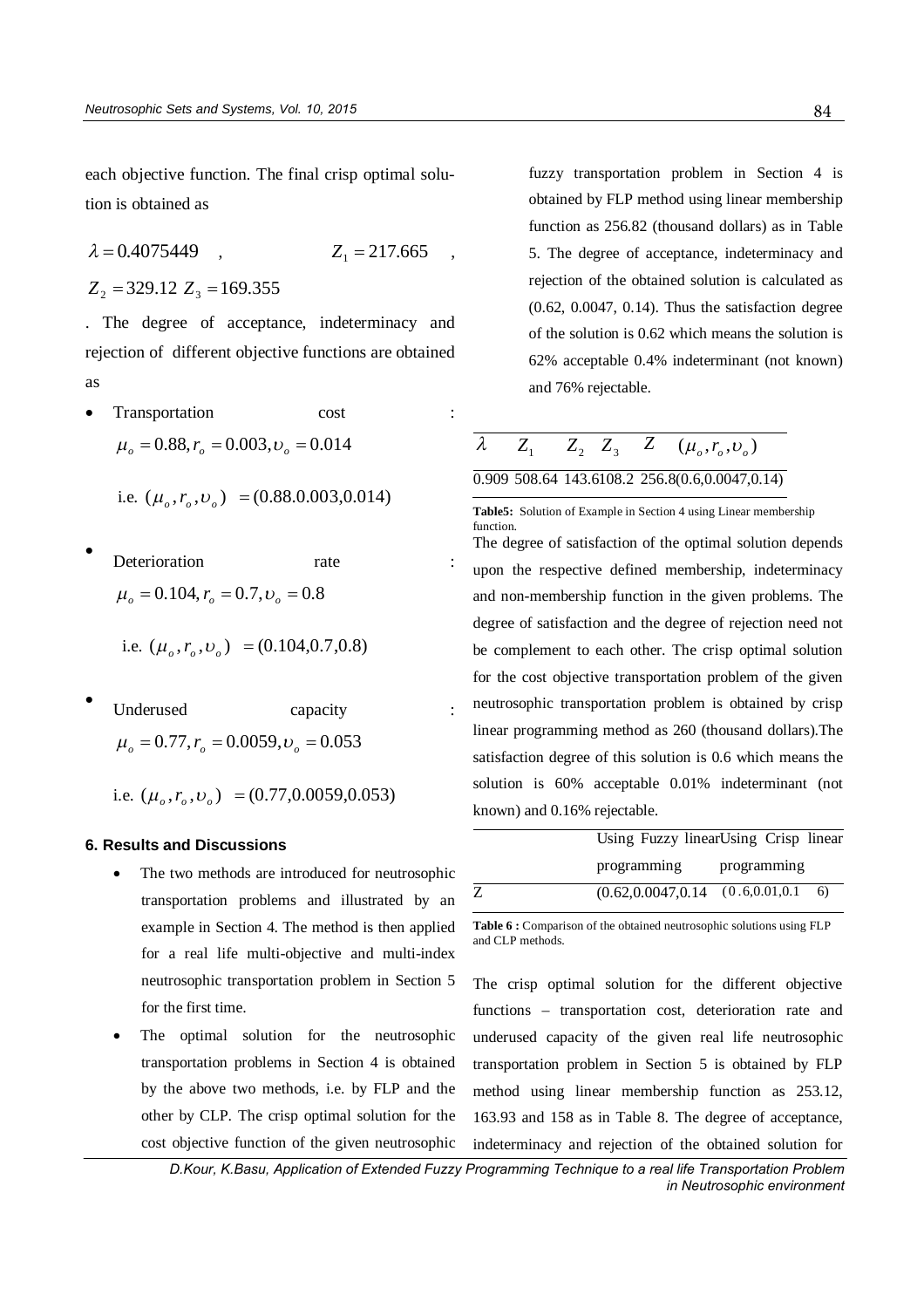transportation cost, deterioration rate and underused capacity is calculated as (0.65,0.095,0.13), (0.93,0.0021,0.005) and (0.8,0.001,0.037). Thus the satisfaction degree of the three solutions are 0.65,0.93 and 0.859 which means the first transportation cost solution is 65% acceptable, 9% indeterminant and 13% rejectable. The second deterioration rate solution is 93% acceptable, 0.2% indeterminant and 0.5% rejectable and the third underused capacity solution is 80% acceptable, 0.1% indeterminant and 3.7% rejectable.

|         |  | $\lambda$ $Z_1$ $Z_2$ $Z_3$ $Z$ $(\mu_o, r_o, v_o)$ |        |
|---------|--|-----------------------------------------------------|--------|
|         |  | 0.909 328.8 0 75.63 253.1 (0.65,0.09                | ,0.13) |
|         |  | 284.38 35.45 85 163.9 (0.93,0.00 2,0.005)           |        |
| 263.250 |  | 105.2 158 (0.8,0.001 ,0.04)                         |        |

**Table7:** Solution of real life example in Section 5 using Linear membership function. The crisp optimal solution for the transportation cost,

deterioration rate and underused capacity is calculated as 217.67, 329.12 and 169.355 by CLP method. The satisfaction degree of this solution for transportation cost, deterioration rate and underused capacity is calculated as 0.88, 0.104 and 0.77.

|                                      |              |       | Using Fuzzy linearUsing Crisp linear        |  |
|--------------------------------------|--------------|-------|---------------------------------------------|--|
|                                      | programming  |       | programming                                 |  |
| Transportation $(0.65.0.09, 5.0.13)$ |              |       | (0.88, 0.003, 0.014)                        |  |
| cost                                 |              |       |                                             |  |
| Deterioration                        |              |       | $(0.93, 0.0021, 0.005)$ $(0.104, 0.7, 0.8)$ |  |
| rate                                 |              |       |                                             |  |
| Underused                            | (0.8, 0.001) | 0.037 | (0.77, 0.0059, 0.053)                       |  |
| capacity                             |              |       |                                             |  |

Table 8 : Comparison of the obtained neutrosophic solutions using FLP and CLPmethods.

Thus the FLP method appears to be better method as it gives more optimal solution as compared to the crisp linear programming method.

# **7. Conclusions**

- In this paper, the Neutrosophic Transportation Problem (NTP) is solved by two methods- FLP method and CLP method.
- The first method, FLP method gives the solution as crisp and then as SVNS which represent the degree of acceptance, indeterminacy and rejection of the solution obtained from the defined membership function for a particular problem.
- The second method, i.e., CLP method gives the solution as crisp number only. Then the degree of the acceptance, indeterminacy and rejection is calculated
- The FLP method can be seen as a better method and it gives more optimal solution.
- programming tained solution and Row 1, Col 3 The SVNS data can represent real life uncertainties and so depicts more practical solutions of the problem as it helps to determine the degree of acceptance, indeterminacy and rejection of the ob-
	- A real life multi-objective and multi-index Neutrosophic transportation problem has also been solved in Section 5 other than the numerical example in Section 4 to illustrate the two proposed methods. The results and comparisons of the large scale problem are shown in the Table 5, Table 6, Table 7 and Table 8. The results obtained are compared and the FLP method proves to give better solution compared to the CLP method for most of the circumstances.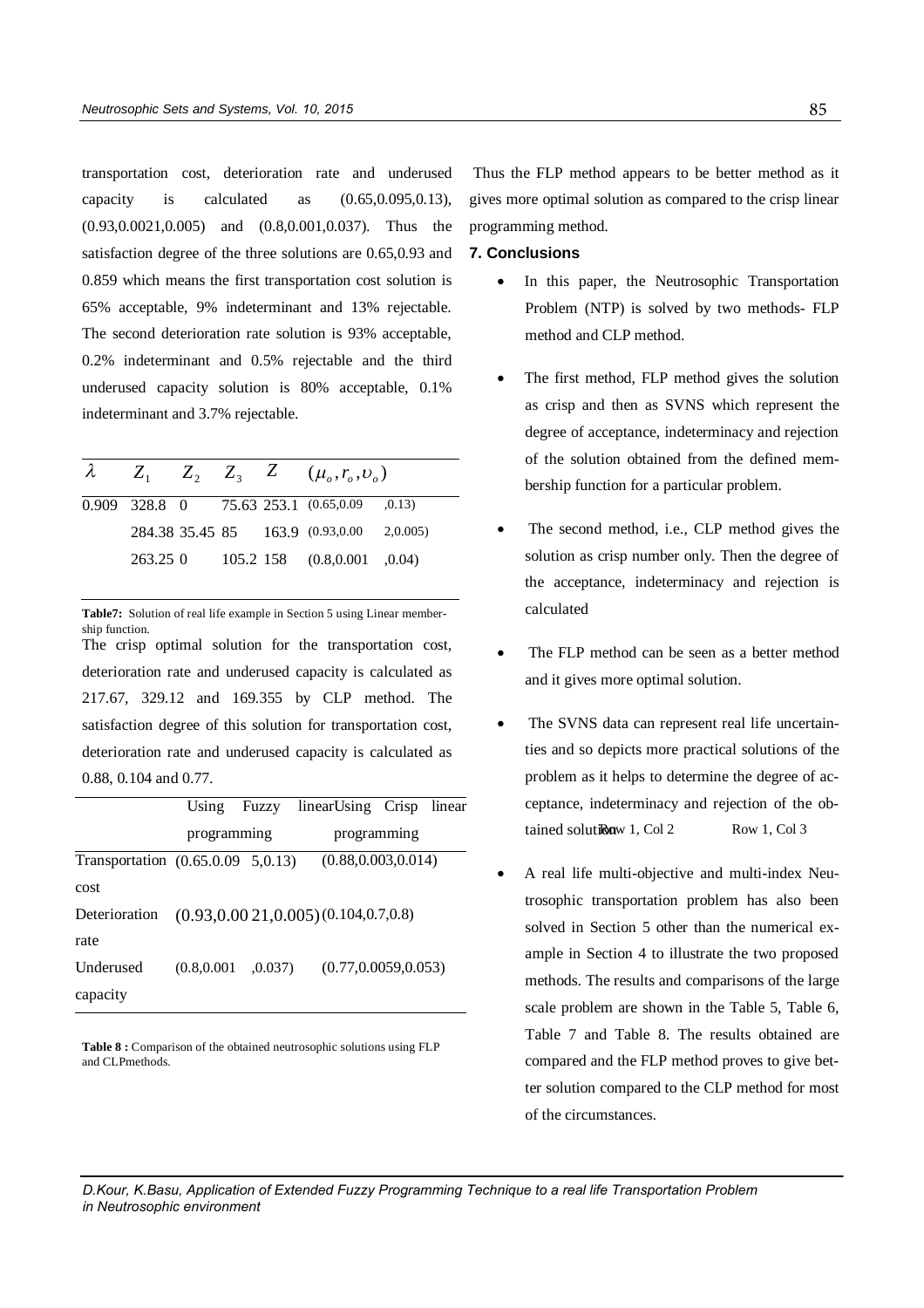- The solution obtained by the proposed approaches has not been compared with any of the existing approaches for NTPs, as no work has been done for neutrosophic transportation problem. It is a new type of problem.
- The application of the methods to a real life multiobjective and multi- index neutrosophic transportation problem is also a new field itself.

# **References :**

- [1] Aggarwal S ., Gupta C., Algorithm for Solving Intuitionistic Fuzzy Transportation Problem with Generalized Trapezoidal Intuitionistic Fuzzy Number via New Ranking Method, Available from: export.arxiv.org, 01/2014; Source: arXiv, (2014).
- [2] Angelov P.P., Optimization in an intuitionistic fuzzy environment.Fuzzy Sets and Systems 86, (1997) 299- 306,
- [3] Antony R. J. P., Savarimuthu. S.J, Pathinathan T., Method for Solving the Transportation Problem Using Triangular Intuitionistic Fuzzy Number, International Journal of Computing Algorithm, Volume: 03, February 2014, (2014)Pages: 590-605,.
- [4] Atanassov. K, Intuitionistic fuzzy sets, Fuzzy Sets Syst. 20 , (1986),87–96
- [5]Atanassov, K., & Gargov, G.. Interval valued intuitionistic fuzzy sets. Fuzzy Sets and Systems, 31, (1989) 343–349.
- [6] Atanassov ,K.. Operators over interval-valued intuitionistic fuzzy sets, Fuzzy Sets Syst. 64 (1994) 159- 174.
- [7] Bit A.K., Biswal M.P., Alam,S.S. Fuzzy Programming approach to multicriteria decision making transportation problem , Fuzzy Sets and Systems 50, (1992) 135-141,.
- [8] Bit A.K., Biswal M.P., Alam S.S., An additive fuzzy programming model for multi-objective transportation problem, Fuzzy Sets and Systems 57, (1993) 313-319,.
- [9] Chanas S., Kuchta D.,A concept of the optimal solution of the transportation problem with fuzzy cost coefficients ,Fuzzy Sets and Systems 82, (1996) 299- 305,.
- [10] Chanas S., Kuchta D., Fuzzy integer transportation problem, Fuzzy Sets and Systems 98, (1998) 291-298.

[11] Chanas S. ,Kolodziejczyk W., Machaj A., A fuzzy approach to the transportation problem, Fuzzy Sets and Systems 13, (1984)211-221.

- [12] Das S.K., Goswami A. , Alam S.S. ,Multiobjective transportation problem with interval cost, source and destination parameters, *European Journal of Operational Research*, *Volume 117, Issue 1*, *16 August( 1999*)*Pages 100-112*.
- [13] Gani A.N., Abbas S., A new method for solving intuitionistic fuzzy transportation problem Applied Mathematical Sciences, Vol. 7, 2013, no. 28, (2013) 1357 – 1365.
- [14] Hitchcock F.L,The distribution of a product from several sources to numerous localities, Journal of Mathematics and Physics.20, (1941)224-230.
- [15] Hussain R.J ., Kumar P.S., Algorithmic approach for solving intuitionistic fuzzy transportation problem Applied Mathematical Sciences, Vol. 6, 2012, no. 80,  $(2012)3981 - 3989.$
- [16] Kaur Dalbinder, Mukherjee Sathi, Basu Kajla,Multiobjective Multi-index real life transportation problem with crisp objective function and interval valued supply and destination parameters, Proceedings of International Conference on Mathematical and Computational Models, (ICMCM' 2011), Dec 19-21, 2011, Computational and Mathematical Modeling, Page: 284-291, PSG College of Technology, Coimbatore, ISBN 978-81-8487-1647, (2011).